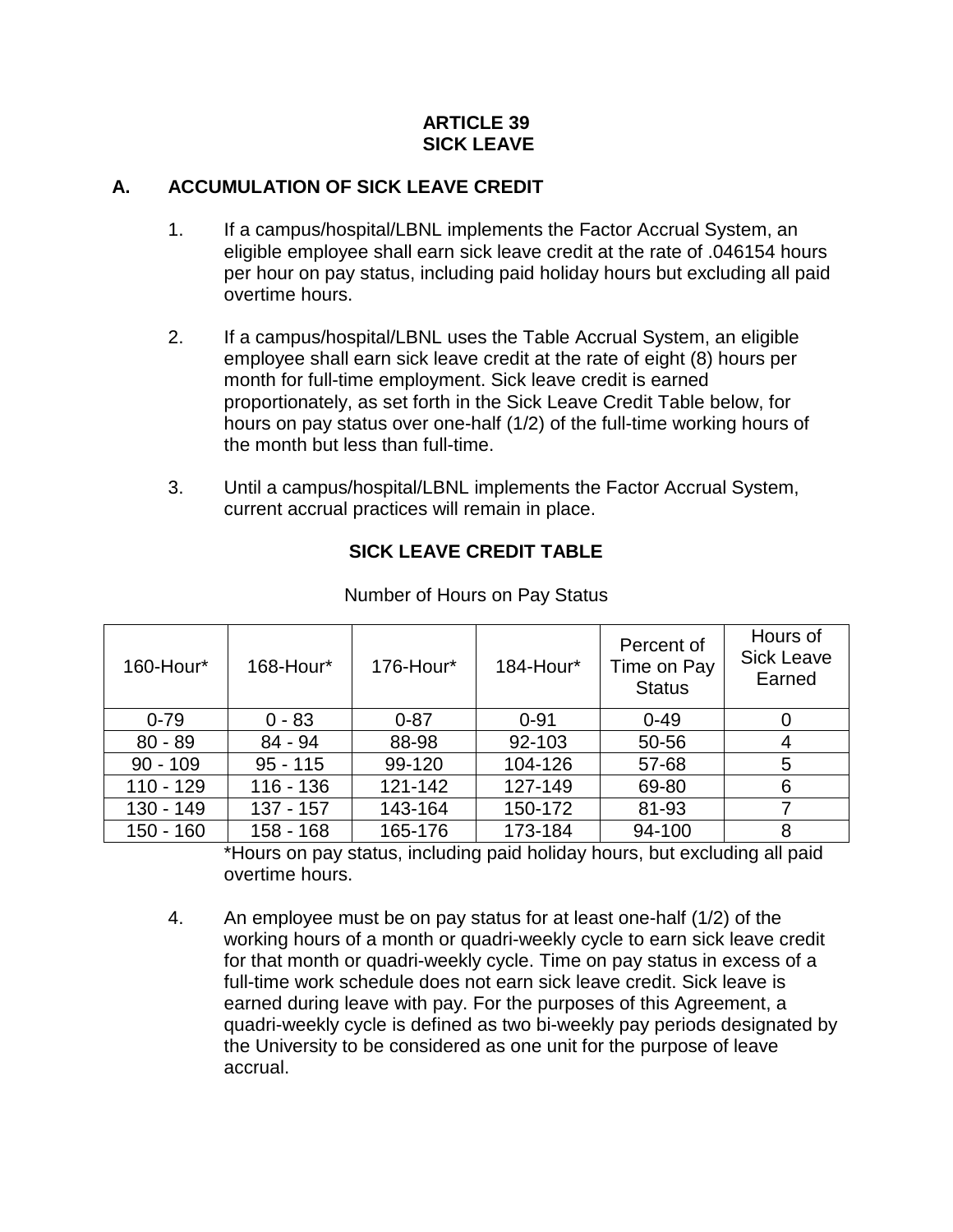- 5. For employees on either system, earned sick leave for each month or quadri-weekly cycle is credited on the first day of the following month or quadri-weekly cycle, except that proportionate sick leave credit for an eligible employee who is separating from employment shall be credited at the completion of the last day on pay status.
- 6. The number of sick leave hours which may be accumulated is unlimited.

# **B. ELIGIBILITY AND USE OF ACCUMULATED SICK LEAVE**

#### 1. **General Provisions**

- a. Requests for the use of sick leave shall be made in accordance with campus or departmental procedures.
- b. Sick leave is to be used for medical appointments with advance approval, personal illness or personal disability; and for the death or serious illness of others as provided in Section B.3. and Section B.4. below. In the case of medical appointments, a request for sick leave shall not be unreasonably denied.
- c. Sick leave shall not be used prior to the time it is credited. Sick leave shall not be used in excess of the employee's normally scheduled hours or work for the day or days for which the sick leave is claimed. Sick leave shall not be used beyond a predetermined date of separation, including retirement or layoff, or beyond a predetermined date beginning a leave of absence without pay.

# 2. **Pregnancy**

A pregnant employee on approved leave without pay on the date certified by her doctor as the date on which she is no longer able to work or the date of delivery, whichever is earlier, can use sick leave beginning with that day and continuing through the period that she is physically unable to perform the normal duties of her job. A pregnant employee may also be eligible for Pregnancy Disability Leave as provided in Article 18 - Leaves of Absence, Section C.

# 3. **Care of Others**

Up to thirty (30) days of accumulated sick leave per year may be used when the employee is required to be in attendance or to provide care for either: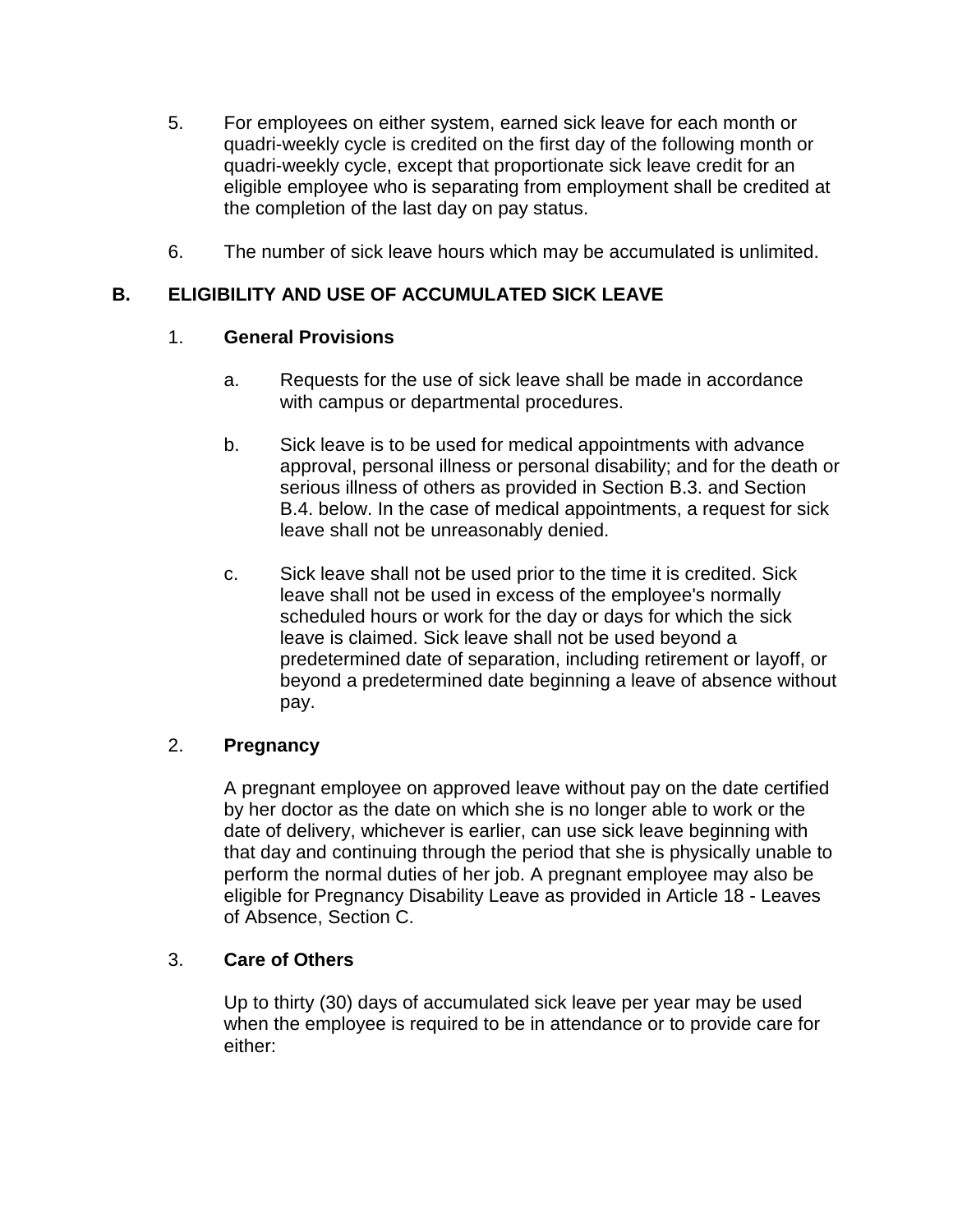- a. The serious illness of the employee's parent, spouse, same or opposite sex domestic partner, child(ren), brother, sister, grandparent, grandchildren, father-in-law, mother-in-law, son-inlaw, daughter-in-law, or step-relatives; or any other person for whom the employee has a personal obligation who is residing in the employee's household; or
- b. The employee's spouse, parent(s) or child(ren), suffering from a "serious health condition" as defined in Article 18 - Leaves of Absence, Section B.1.d.; or
- c. Sick leave granted under this section may be used to offset unpaid Family Care and Medical Leave granted pursuant to Article 18 - Leaves of Absence.

#### 4. **Bereavement**

Sick leave for bereavement purposes may be used as follows:

- a. Up to five (5) days of accumulated sick leave per occurrence may be used when attendance is required due to the death of the employee's parent, spouse, same or opposite sex domestic partner, children, brother, sister, grandparent, grandchildren, father-in-law, mother-in-law, son-in-law, daughter-in-law, brother-in-law, sister-inlaw, or step-relatives; or any other person for whom the employee has a personal obligation who is residing in the employee's household.
- b. In the event an employee has a personal obligation for a person other than someone in Section B.4.a., above, the employee shall be permitted to use up to five (5) days of accrued sick leave per calendar year for funeral attendance/bereavement.

#### 5. **Illness While on Vacation**

If, while on vacation, an employee becomes ill and is under the care of a physician and submits a physician's statement, the employee may use accumulated sick leave for that personal illness. Sick leave may not be used for illness of a family member during the employees' vacation.

# 6. **Parental Leave**

Up to thirty (30) days of accumulated sick leave per year may be used for Parental Leave, as defined in Article 18 – Leaves of Absence, Section B.1.g.4).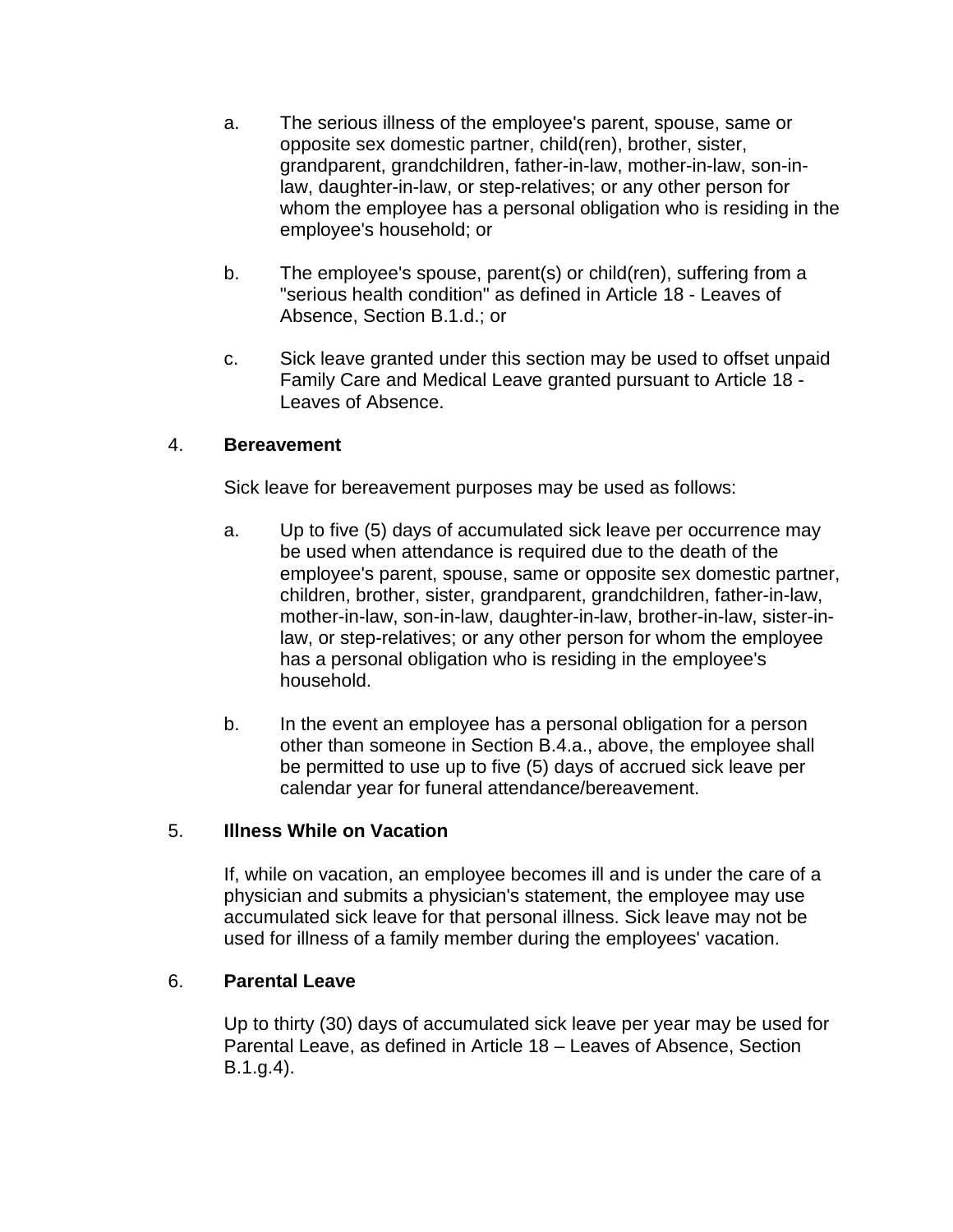# **C. SICK LEAVE PAY**

Sick leave is paid at the employee's straight-time rate of pay including any shift differential, provided that the employee would have been expected to work that shift or shifts if not on sick leave.

### **D. SICK LEAVE NOTIFICATION AND VERIFICATION**

- 1. No sick leave pay shall be payable to an employee unless the employee's immediate supervisor or designee is notified of the illness/disability and the probable duration thereof as soon as possible, but in no event later than the beginning of the employee's work day except when the University determines that the employee's failure to notify is due to extreme circumstances beyond the control of the employee. Subsequent to an employee's notice of illness/disability, no time for which the employee has requested and/or received sick leave authorization may be charged to accumulated/anticipated compensatory time, leave with pay, vacation, or holiday time, except as provided in Article 18, Leaves of Absence.
- 2. Any employee who anticipates a series of three (3) or more medical appointments which will require a repeated use of sick leave, or who knows in advance the date and/or time of scheduled appointments, shall inform his or her immediate supervisor of the anticipated or known schedule of treatment.
- 3. The University may require reasonable documentation of an employee's sick leave absence when an absence exceeds three (3) consecutive scheduled days of work, or for shorter periods when:
	- a. it appears to be justified and,
	- b. notice has been provided to the employee prior to his or her return to work, that documentation will be required, or
	- c. the employee has been given advance written notice that documentation will be required.
- 4. Employees who have unscheduled absences due to illness on a scheduled work day preceding or following a holiday may be required to bring a medical verification of illness to the employee's supervisor on the employee's return to work in order for the absence to be authorized.
- 5. When medical documentation is required by the University, it shall be from a health practitioner licensed by the state in which he or she practices to diagnose and certify illness or disability or from an authorized representative of a recognized treatment program.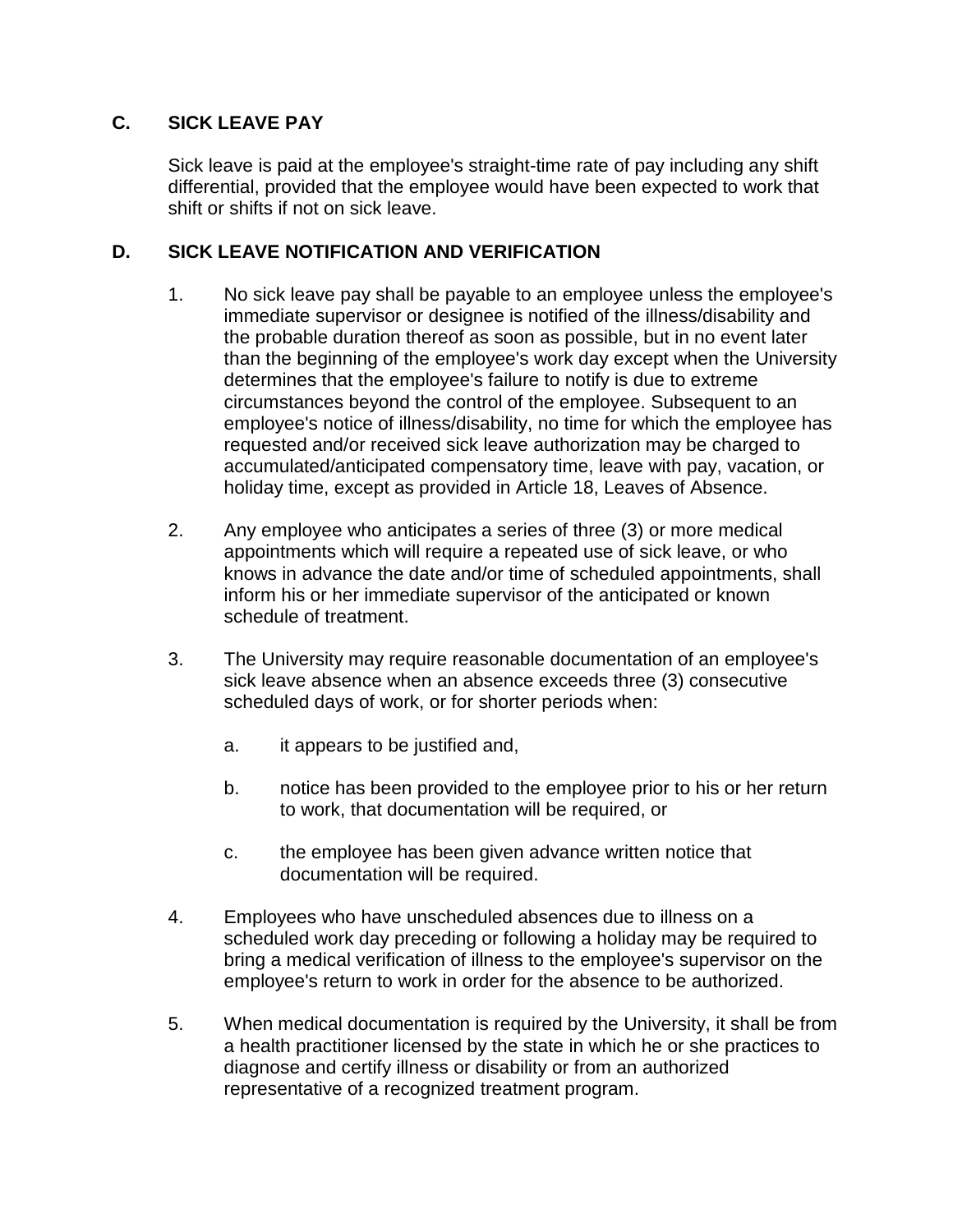- 6. The University may have an employee claiming disability examined by a physician or physicians of its choosing, in accordance with Article 18 - Leaves of Absence. The University shall pay the reasonable costs of any such medical examination and, when practical, shall send the employee to a physician of its choosing on the employee's work time.
- 7. When the University has determined that an employee's repeated use of sick leave is abusive, and has given the employee prior written notice that accrued sick leave use may be denied on future instances of illness, such employee may be denied the ability to use his or her accrued sick leave when absent due to illness.

# **E. TRANSFER AND REINSTATEMENT OF SICK LEAVE**

#### 1. **Transfer/Promotion/Demotion to positions covered by this Agreement**

- a. An employee transferred, promoted, or demoted without a break in service to a position that does accumulate sick leave shall have any accumulated sick leave transferred.
- b. An employee transferred, promoted, or demoted to a position that does not accumulate sick leave shall have his or her accumulated sick leave held in abeyance. If the employee subsequently moves without a break in service to a position which does accumulate sick leave, the previously accumulated sick leave shall be restored.
- c. An employee who has been laid off and is recalled or preferentially rehired within the employee's period of recall or preferential rehire eligibility shall have all sick leave accumulated from prior service reinstated.

#### 2. **Reemployment in positions covered by this Agreement**

- a. An employee reemployed from University service or State of California service into the bargaining unit after a break in service of less than fifteen (15) calendar days shall have all sick leave accumulated from prior service reinstated if the new position is one which accumulates sick leave.
- b. An employee reemployed in this bargaining unit after a break in service of more than fifteen (15) calendar days but less than six (6) months shall have sick leave accumulated from prior service up to a maximum of eighty (80) hours reinstated. For purposes of this